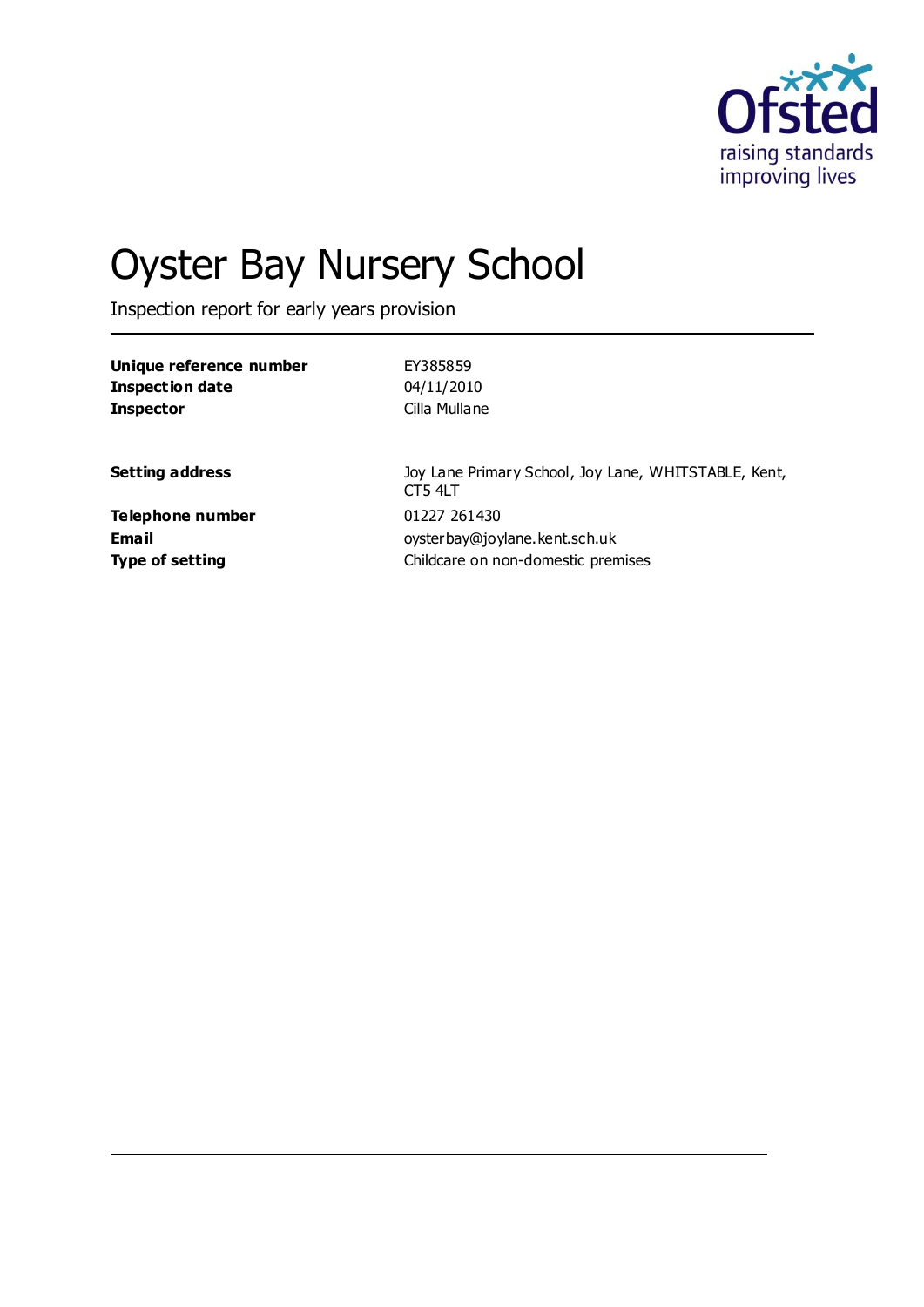The Office for Standards in Education, Children's Services and Skills (Ofsted) regulates and inspects to achieve excellence in the care of children and young people, and in education and skills for learners of all ages. It regulates and inspects childcare and children's social care, and inspects the Children and Family Court Advisory Support Service (Cafcass), schools, colleges, initial teacher training, work-based learning and skills training, adult and community learning, and education and training in prisons and other secure establishments. It assesses council children's services, and inspects services for looked after children, safeguarding and child protection.

If you would like a copy of this document in a different format, such as large print or Braille, please telephone 0300 123 1231, or email enquiries@ofsted.gov.uk.

You may copy all or parts of this document for non-commercial educational purposes, as long as you give details of the source and date of publication and do not alter the information in any way.

T: 0300 123 1231 Textphone: 0161 618 8524 E: enquiries@ofsted.gov.uk W: [www.ofsted.gov.uk](http://www.ofsted.gov.uk/)

© Crown copyright 2010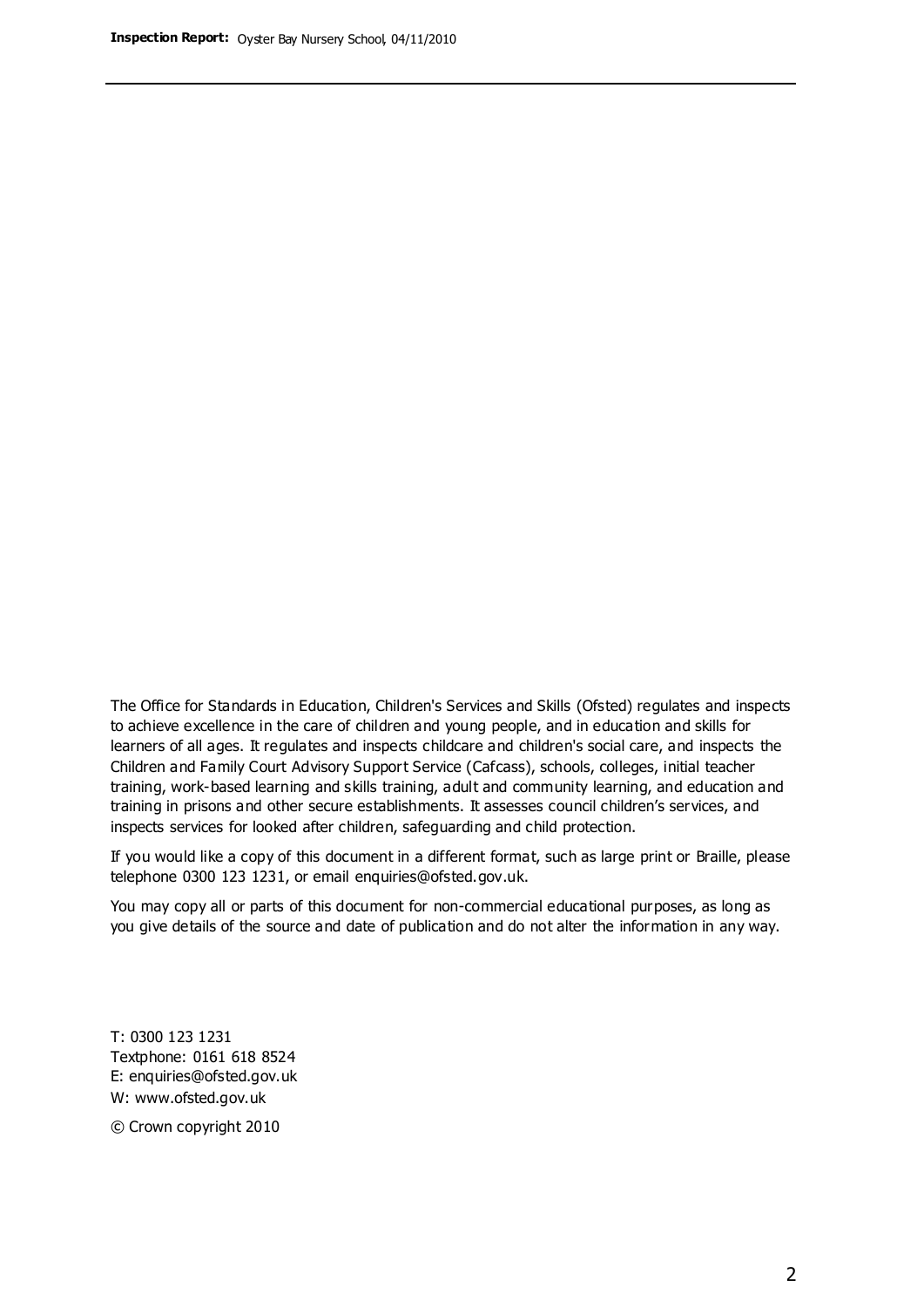## **Introduction**

This inspection was carried out by Ofsted under Sections 49 and 50 of the Childcare Act 2006 on the quality and standards of the registered early years provision. 'Early years provision' refers to provision regulated by Ofsted for children from birth to 31 August following their fifth birthday (the early years age group). The registered person must ensure that this provision complies with the statutory framework for children's learning, development and welfare, known as the *Early* Years Foundation Stage.

The provider must provide a copy of this report to all parents with children at the setting where reasonably practicable. The provider must provide a copy of the report to any other person who asks for one, but may charge a fee for this service (The Childcare (Inspection) Regulations 2008 regulations 9 and 10).

Please see our website for more information about each childcare provider. We publish inspection reports, conditions of registration and details of complaints we receive where we or the provider take action to meet the requirements of registration.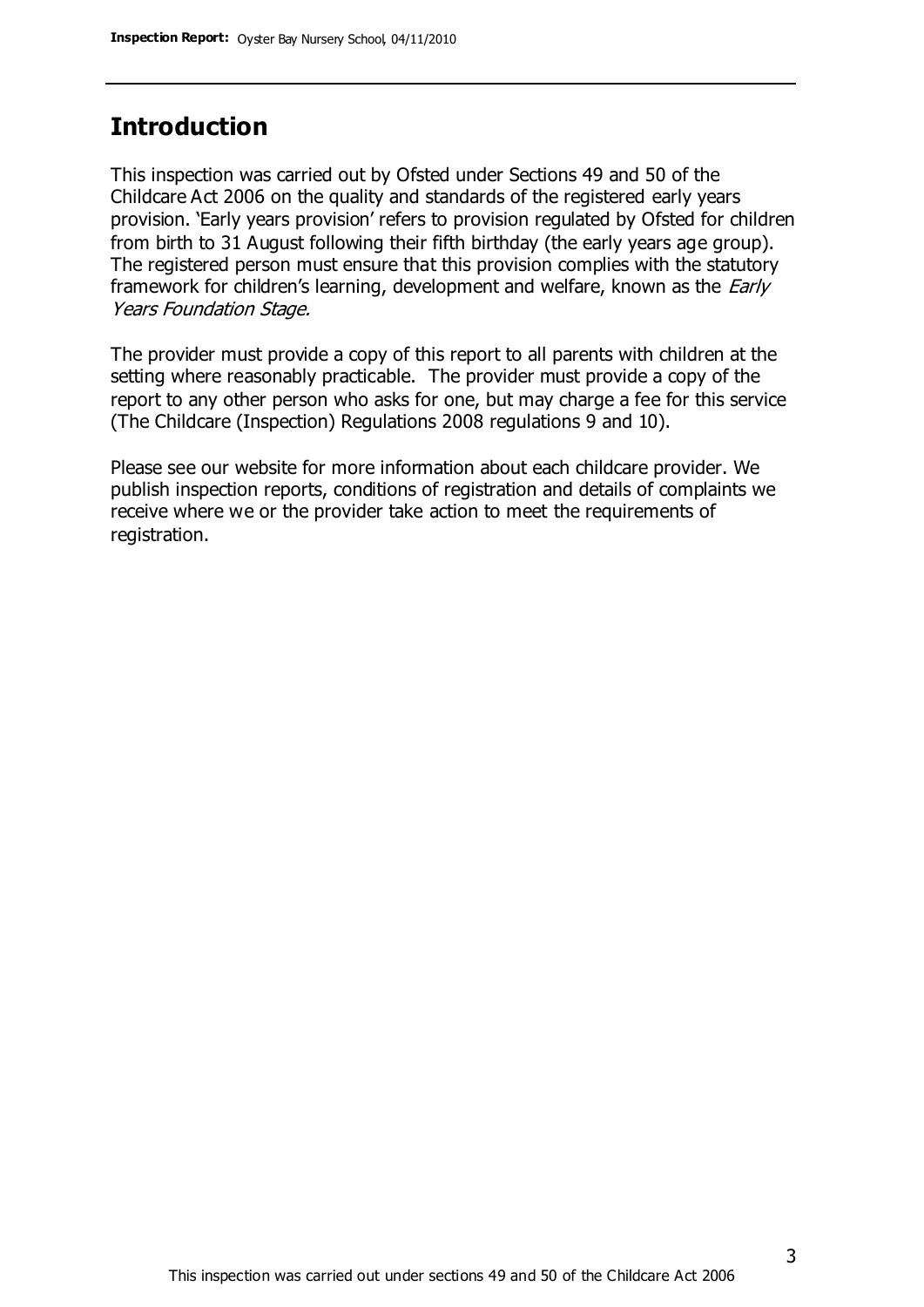## **Description of the setting**

Oyster Bay Nursery school was registered in 2009. It operates from one room in the Joy Lane Primary school in Whitstable, Kent. The nursery shares all of the school's facilities and all children have access to secure outdoor play areas. The premises are accessible to people with disabilities.

The setting is open five days a week from 8.30am to 3.30pm term time only.

A maximum of 26 children in the early years age range may attend the setting at any one time. There are currently 27 children on roll, 23 of whom are in receipt of government funding. The setting cares for children with special educational needs and/or disabilities, and children who use English as an additional language.

There are three members of staff including the manager, of whom one is a qualified teacher, and one has NVQ3. The setting receives support from the local authority.

### **The overall effectiveness of the early years provision**

Overall the quality of the provision is good.

Children make good progress in all areas of learning, show a high level of interest and involvement, and have their needs met by caring staff in an attractive, well resourced environment. A strength of the setting is children's sense of belonging and feeling of security, which contributes to their readiness to learn and make progress. An ongoing action plan, and successful self-evaluation, ensures that improvements have a beneficial effect on children's care and learning. Parents are included in their children's learning, and feel well informed. Two requirements of the Early Years Foundation Stage are not fully met, but this does not adversely affect outcomes for children.

### **What steps need to be taken to improve provision further?**

To further improve the early years provision the registered person should:

- increase the range of large equipment in order to offer children more physical challenge
- develop links with other settings, such as nurseries, attended by the children to ensure continuity of care
- ensure that the required staff ratio is maintained at all times
- implement an action plan detailing how the staff qualifications requirements will be met.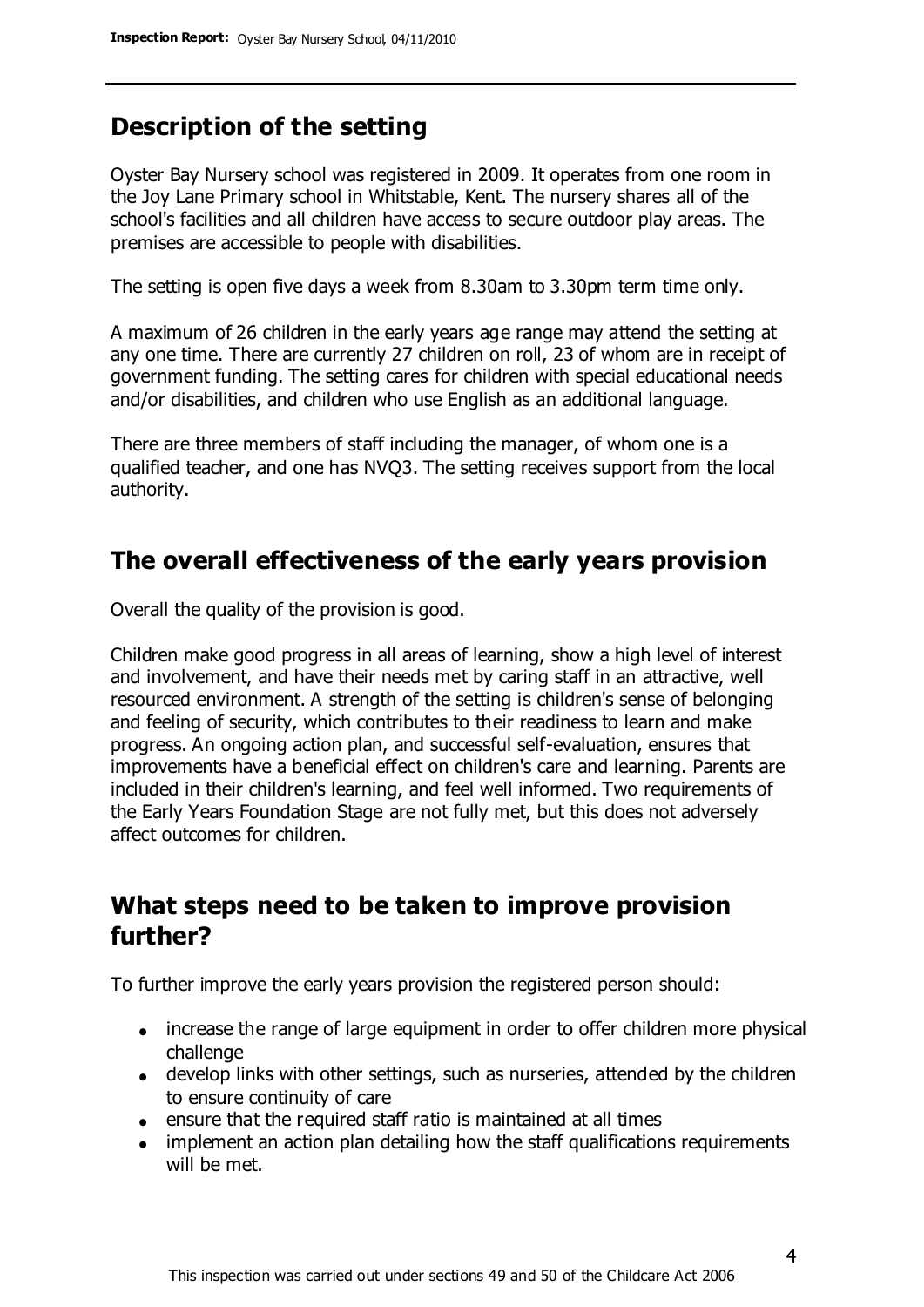## **The effectiveness of leadership and management of the early years provision**

The nursery is generally well organised. Children are kept safe and free from harm because there are thorough systems in place, known to and consistently implemented by staff. Informative safeguarding and complaints procedures guide staff to act correctly with concerns, and give parents useful information, so children's welfare is protected.

Currently the nursery is operating very slightly below the required staff:child ratio, and insufficient staff hold qualifications. These are breaches of the Early Years Foundation Stage requirements. However, these slight shortcomings do not have an adverse effect on outcomes for children, as staff are competent and knowledgeable.

Staff have a very good knowledge of individual children, and work together to promote their learning and development. Their records show that children are making good progress from their starting points across all areas of learning. Staff know at what level children are achieving, and can therefore plan effectively for their next steps by noting where extra help is needed.

Partnership with parents is strong, and their comments are welcomed. They talk through and comment on their child's Unique Story at open evenings, and are involved in their learning and planning of next steps. Home visits before children start attending the setting help both parents and children feel comfortable with staff, and enable staff to understand children's backgrounds and interests in order to provide individual and informed care. Parents' comments on questionnaires show great satisfaction with all aspects of the setting. They value the feedback about their child's progress and know what they have eaten, and who they have played with. They appreciate the consistent way staff manage behaviour, and the fact that their children are settled and happy. There are good links with other professionals who work with the children. For example, speech and language specialists give advice regarding programmes for staff to work on with the children. However, when children attend other settings, such as nurseries, staff do not have systems in place to liaise with key persons, so they may not know about children's progress, and cannot ensure consistency of care.

## **The quality and standards of the early years provision and outcomes for children**

Children make good progress towards the early learning goals, and they have fun learning. They learn independently, choosing resources and initiating their own activities. They are enthusiastic and interested, keen to join in, for example, gathering leaves to stuff the guy, and offering solutions to problems such as how to keep the stuffing in. They are interested in the sounds of letters and words, suggesting that fireworks make 'bang', 'ssssss' and 'boom' sounds. They proudly write their own names, pointing to the letters, and telling staff the sounds. The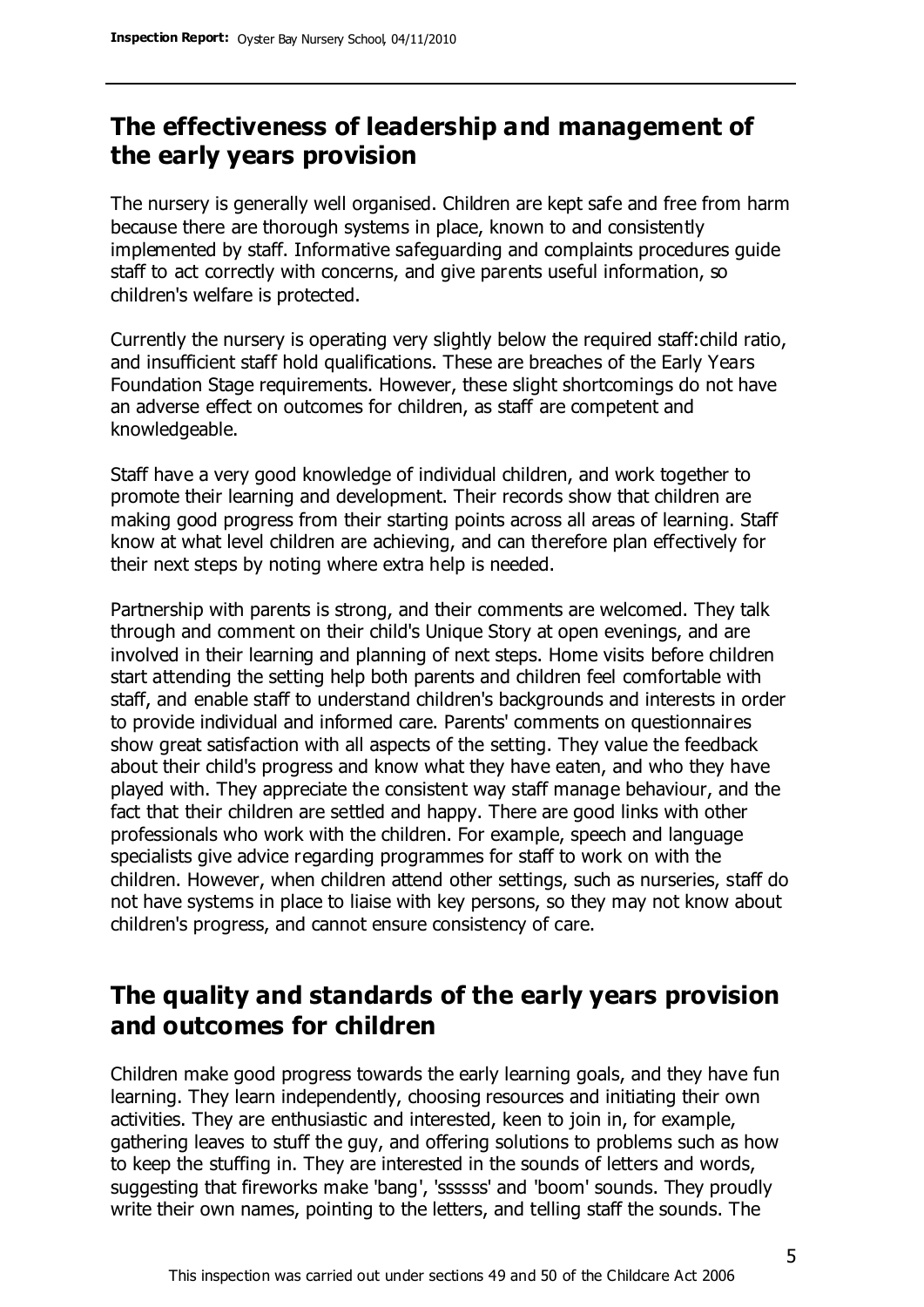squirrels in the nearby trees are a source of fascination, and have been named Jack and Jill.

There is plentiful supply of well maintained resources, easily accessible in a welcoming, well organised and stimulating learning environment. The outdoor play area is spacious and well-equipped, although there are insufficient opportunities for children to develop their large motor skills, through being challenged by large construction toys or climbing.

Play and activities are often led by the children's interests. They are enjoying the preparation for firework night, and so staff chat with them at snack time about the possibility of making a guy, and how to achieve this. They work out together how to tie up his legs so that the leaves used for stuffing do not fall out, and shout out names for him, deciding on Burt.

Adults interact with the children skilfully, and are well deployed to support their play, such as extending role play in the well equipped imaginary play area. Snack time is planned as a group activity when staff model social skills and enable conversation. They are skilled at drawing out contributions from all children, giving all a chance to comment and chat, and valuing all efforts. Children relate well to one another, for example, cooperating carrying a heavy box of construction bricks at tidy up time, and are enthusiastic learners. Staff have very high expectations of children's behaviour, and children follow their example of politeness and respect. Adults are quick to praise and thank children. They glow with pleasure when their good behaviour or helpfulness is acknowledged.

Children feel very safe within the setting. On their first day a photograph is already displayed on their peg. Staff are extremely kind and reassuring when toilet 'accidents' happen. A pictorial time line is used effectively to show children what will happen next during the day, so they feel secure. Staff know children well, and can chat about events at home, increasing children's feeling of belonging.